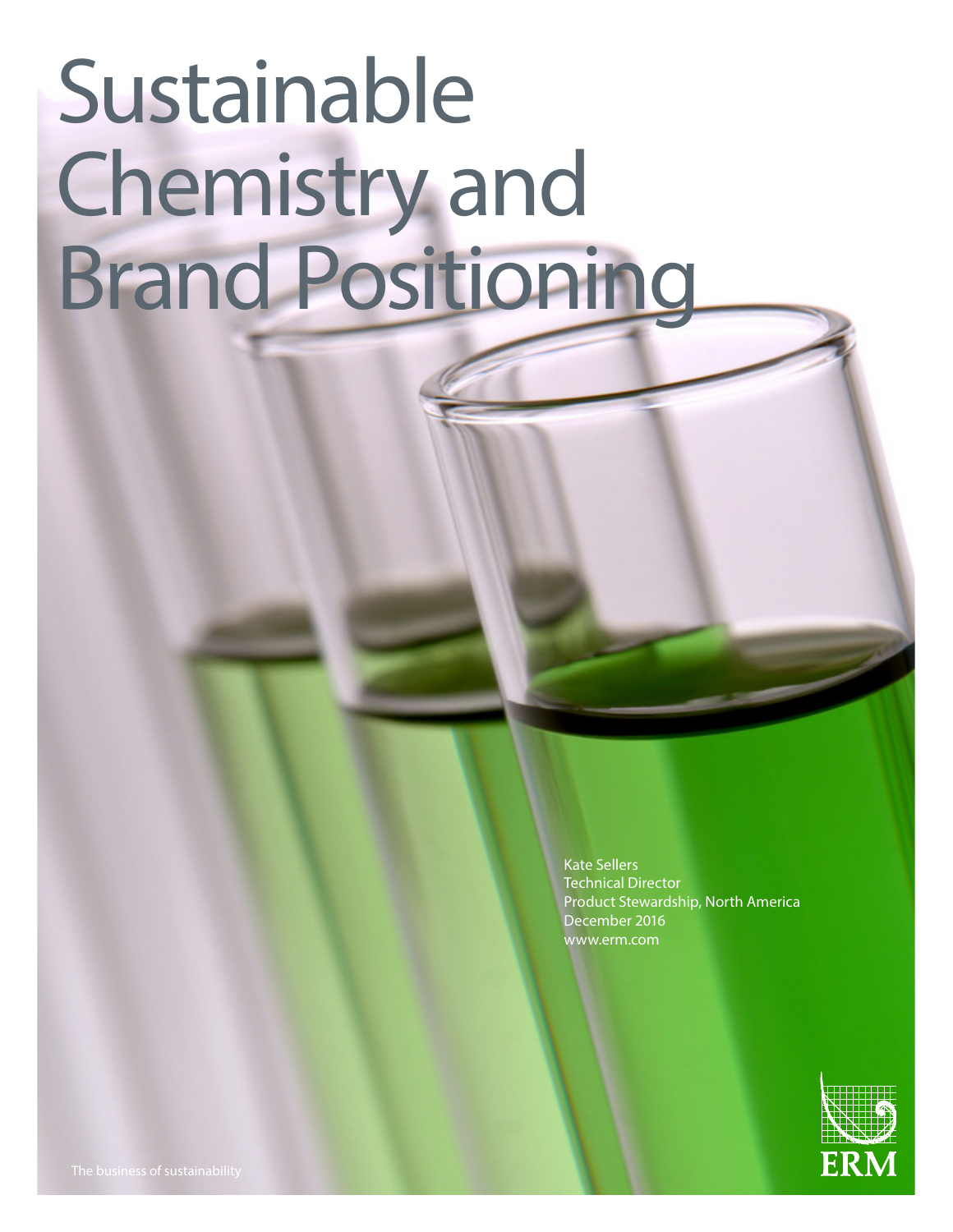## What is "green" or sustainable chemistry, anyway?

We've all seen it: product greenwashing1 that shatters credibility in the marketplace. How can greener chemistry achieve real sustainability goals and also serve to position a brand in the marketplace? This white paper explores that question and provides benchmarking perspective on implementing a successful program.

Neither scientists nor the marketplace offer a consistent definition for sustainable chemistry. That lack of common definition and the corresponding lack of standard protocols for implementing or measuring a sustainable chemistry program can cause confusion and make it difficult to know where to start in designing a sustainable chemistry program. However, this also provides an opportunity to design a program that pertains directly to a company's goals and products.

A brief look at two definitions provides the vocabulary and context for this white paper. One useful definition comes from the Organisation for Economic Cooperation and Development (OECD)<sup>2</sup>: "Sustainable chemistry is a scientific concept that seeks to improve the efficiency with which natural resources are used to meet human needs for chemical products and services. Sustainable chemistry encompasses the design, manufacture and use of efficient, effective, safe and more environmentally benign chemical products and processes." The American Chemical Society offers another perspective, defining twelve principles of Green Chemistry. These principles itemize three

For simplicity, this white paper uses the term "sustainable chemistry" in the sense of the OECD definition. We to refer to decisions made about the composition of products based upon the potential toxicity of the chemicals they comprise, and / or the potential use of resources or waste generation.

essential features: lower resource use, less toxic chemicals, and less waste and pollution.

In practice, however, the working definition of sustainable chemistry depends in part on a company's business goals. Look more closely, and the definition of green chemistry that supports a company's business goals depends on the position of a product within the supply chain, and the aspects of sustainability that are important to stakeholders as a result. Analysis of these factors as described below will lead to the development of a right-sized sustainable chemistry program.

#### The 12 Principles of Green Chemistry

- 1. Prevent waste
- 2. Atom economy
- 3. Less hazardous synthesis
- 4. Design benign chemicals
- 5. Benign solvents & auxiliaries
- 6. Design for energy efficiency
- 7. Use of renewable feedstocks
- 8. Reduce derivatives
- 9. Catalysis (vs. Stoichiometric)
- 10. Design for degradation
- 11. Real-time analysis for pollution prevention
- 12. Inherently benign chemistry for accident prevention

https://www.acs.org/content/acs/en/greenchemistry/ what-is-green-chemistry/principles/12-principles-of-greenchemistry.html

<sup>1. &</sup>quot;Greenwashing" refers to the dissemination of false information to give the appearance of an environmentally responsible public image.

<sup>2.</sup> See: http://www.oecd.org/env/ehs/risk-management/ sustainablechemistry.htm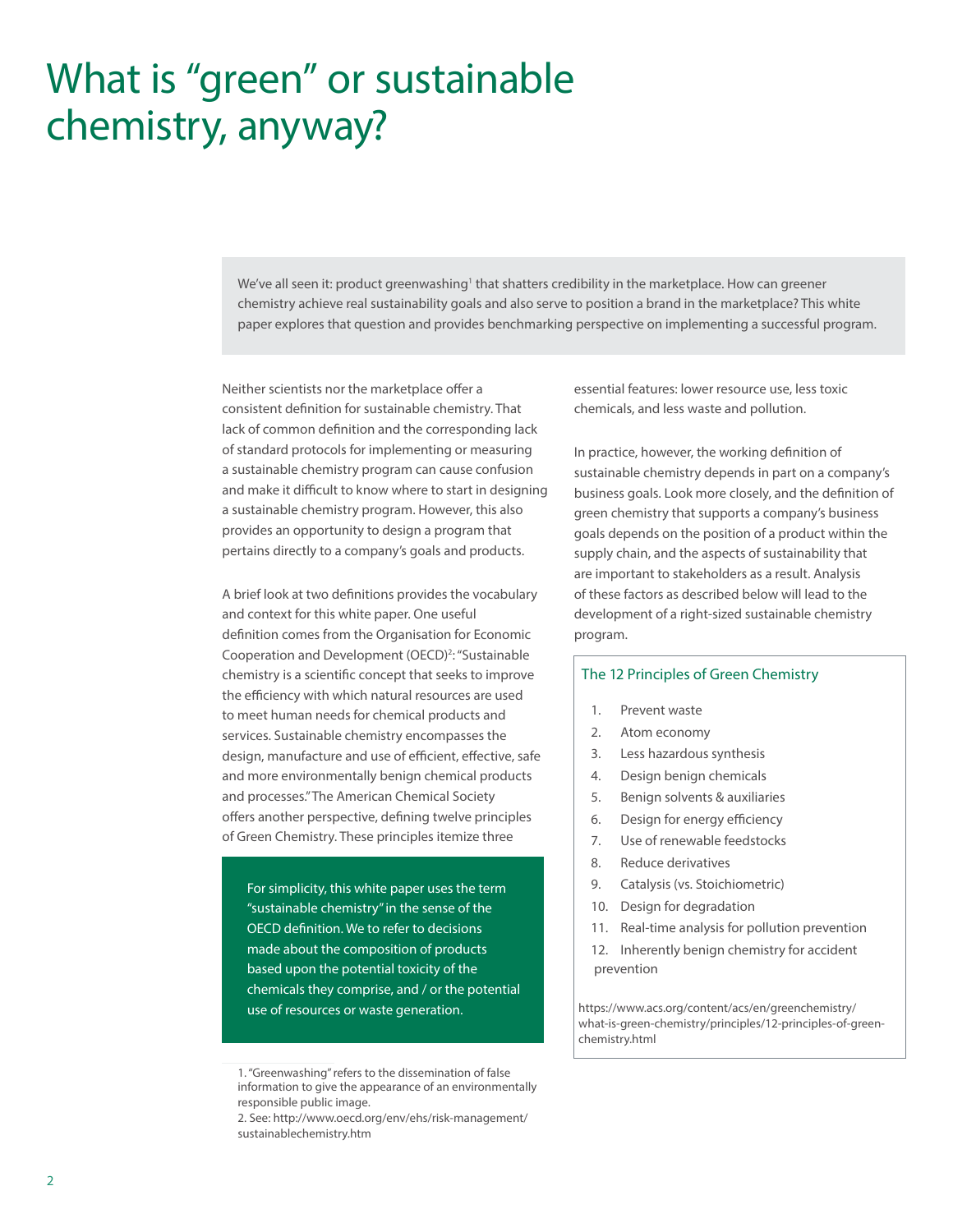### Where is your product in the supply chain?

Companies making a variety of products around the globe find themselves grappling with the need to "green" their products as a part of market positioning. Some find the issue vital to their business. Others find that brand positioning may not yet motivate an examination of chemical sustainability.

It's a truism in the world of product sustainability that – informally put – the closer a product comes to our children, the more likely it is that sustainable chemistry goals beyond simple regulatory compliance will drive the product's customer appeal.

58% of respondents in a recent survey said that they would pay more for a product from a brand known as environmentally friendly.

72% of those between 15 and 20 were willing to pay more for products that come from companies committed to positive social and environmental impact.

http://www.nielsen.com/us/en/insights/reports/2015/ the-sustainability-imperative.html

Consider these recent conversations ERM has had with companies in diverse sectors, which illustrate why some companies focus on sustainable chemistry and others may not:

- A boutique manufacturer of on-trend beauty products sold largely in the North America chose to re-examine their chemical management strategy when the manufacturer realized the extent to which their chemical usage and sustainability metrics affected their shelf space at key retail outlets. In addition, their customer service department heard a steady stream of inquiries that added to the company's motivation. Buying decisions by customers in the Millennial age group, crucial to the company's bottom line, were clearly influenced by perceptions about the "greenness" of the company's products.
- A chemical company based in Asia Pacific heard from two crucial stakeholder groups that sustainable chemistry was increasingly important. The company's customers making personal care products demanded less toxic chemicals that could replace the functionality of certain chemicals of concern. And some investors increasingly demanded that the company improve its sustainability metrics.
- Britain's National Health Service (NHS) didn't like what it found when it analyzed its carbon footprint. NHS set a target for carbon reduction and told its suppliers that this target would influence its supply chain decisions. This drove some pharmaceutical companies to assess sustainability measures in their operations and supply chains, and motivated them to reduce greenhouse gas intensity to retain profit-critical sales.
- While an Executive Order favors contractors for the U.S. government whose products are more sustainable, the Department of Defense has not incorporated that order into certain Military Specifications. As a result, defense contractors working in those areas currently have no brand-positioning motivation to invest in the use of more sustainable chemistry.

These anecdotes illustrate the range of business value that a sustainable chemistry program can provide. Often, evidence of the potential value is indirect and awareness of such evidence is scattered throughout an organization. The value may surface through customer surveys or scoring systems directed to the Sales Department; Customer Service inquiries from the public; or annual reporting to a Board or private equity firm routed through the Environmental Health and Safety or Sustainability group. If one of the anecdotes above carries a ring of truth, it may be worth a methodical assessment of the potential value of sustainable chemistry to your product line.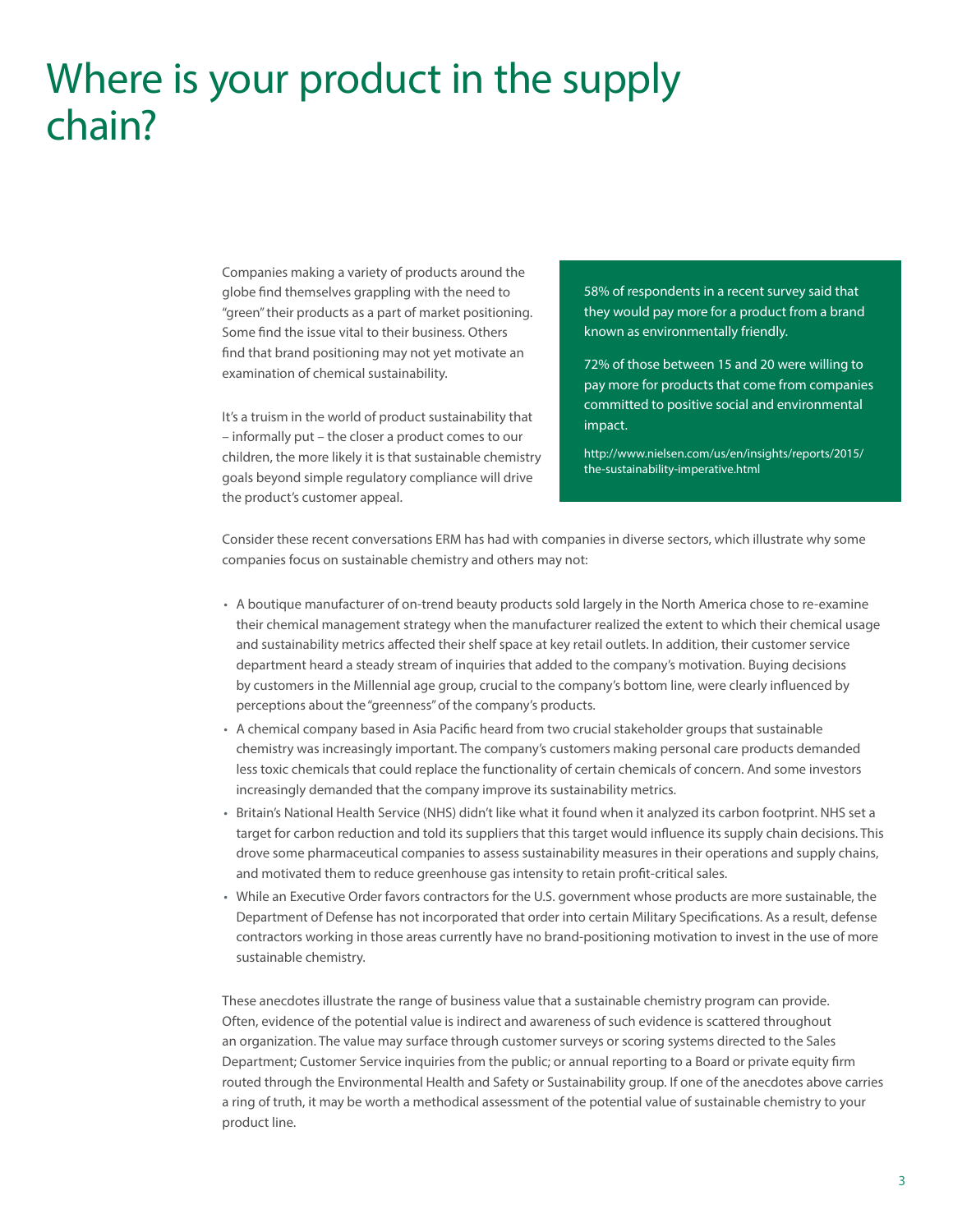## What do best practices look like?

With a topic this broad and poorly defined, how does a company begin to optimize their brand positioning relative to sustainable chemistry? ERM often applies a four-step process to help companies develop an approach to sustainable chemistry. We adapt the general process illustrated in Figure 1 to a company's operations and products, providing benchmarking perspective in each step along the way.

#### Figure 1. Brand Positioning using Sustainable Chemistry

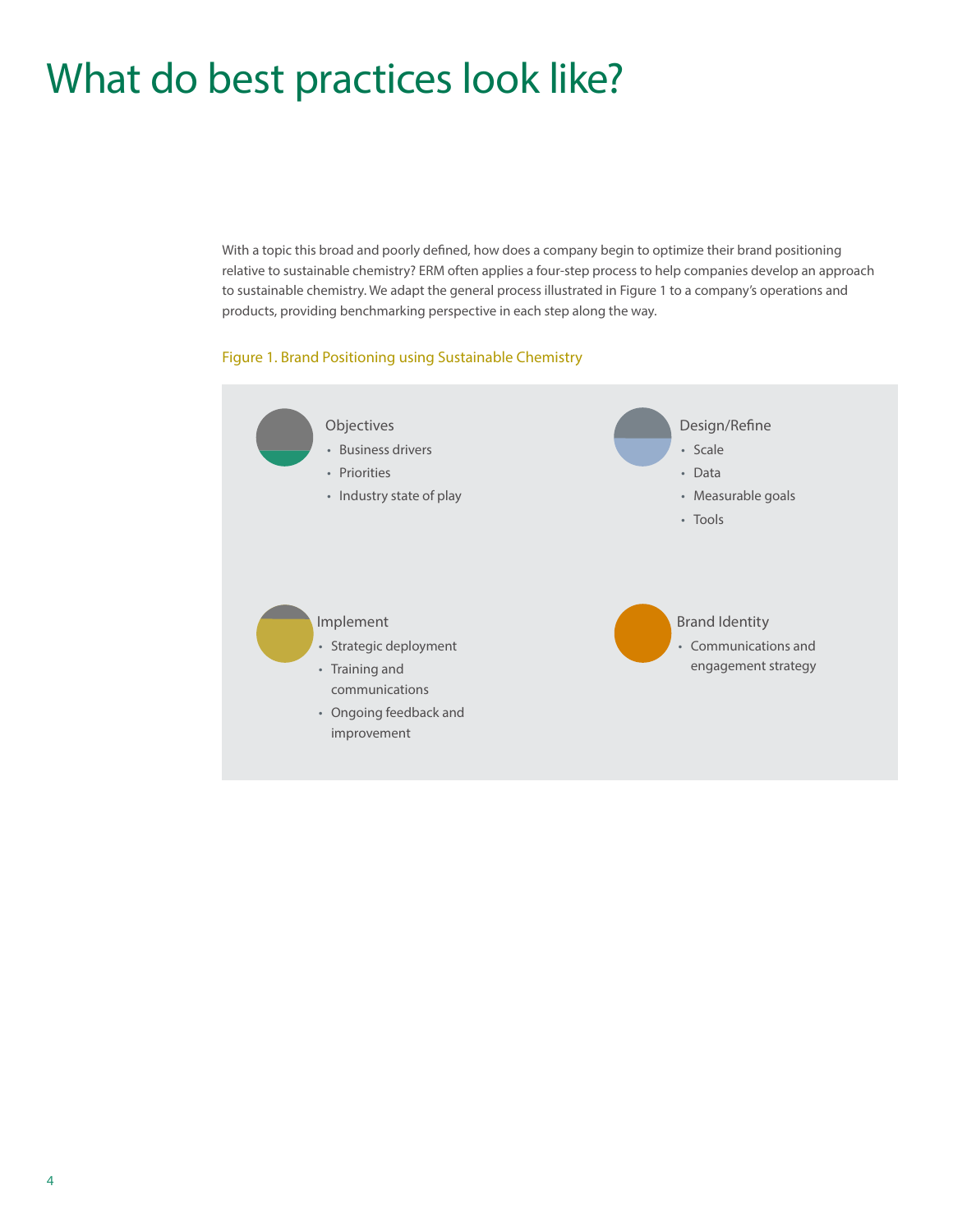

The first and most crucial step is to set objectives that are aligned with the company's business goals and image in the marketplace. Those objectives can be highly individual and driven by both internal and external factors. For example, some pharmaceutical companies set goals to reduce the levels of toxic substances in their operations; those commitments reflect each company's self-defined identity rather than an externally-defined metric or regulatory requirement. Other companies factor standard indices or scoring systems into their objectives, sometimes dictated by investors or customers. Table 1 lists some of the frameworks in common use.

#### Table 1. Frameworks for Assessing Sustainability

| Dow Jones<br>Sustainability Index<br>(DJSI) | Provides investors with company ranking by sustainability metrics                                                                                                                                                      |
|---------------------------------------------|------------------------------------------------------------------------------------------------------------------------------------------------------------------------------------------------------------------------|
| Global Reporting<br>Initiative (GRI)        | Scoring system used to report company impacts that includes a broad range of<br>economic, environmental, and social criteria                                                                                           |
| Carbon Disclosure<br>Project (CDP)          | Disclosure and reporting system focused on climate change, forests, and water<br>programs                                                                                                                              |
| <b>Frovadis</b>                             | Global supplier of Corporate Social Responsibility (CSR) ratings to support<br>sustainable procurement; scoring system incorporates elements of other<br>frameworks                                                    |
| Responsible Care                            | The Product Safety Code includes, among other factors, that chemical companies<br>consider impacts on public health, the environment, and overall sustainability as<br>they improve their products or develop new ones |
| Retailer Supplier<br>Rankings               | Companies such as Walmart and Target rank suppliers based on sustainability<br>measures                                                                                                                                |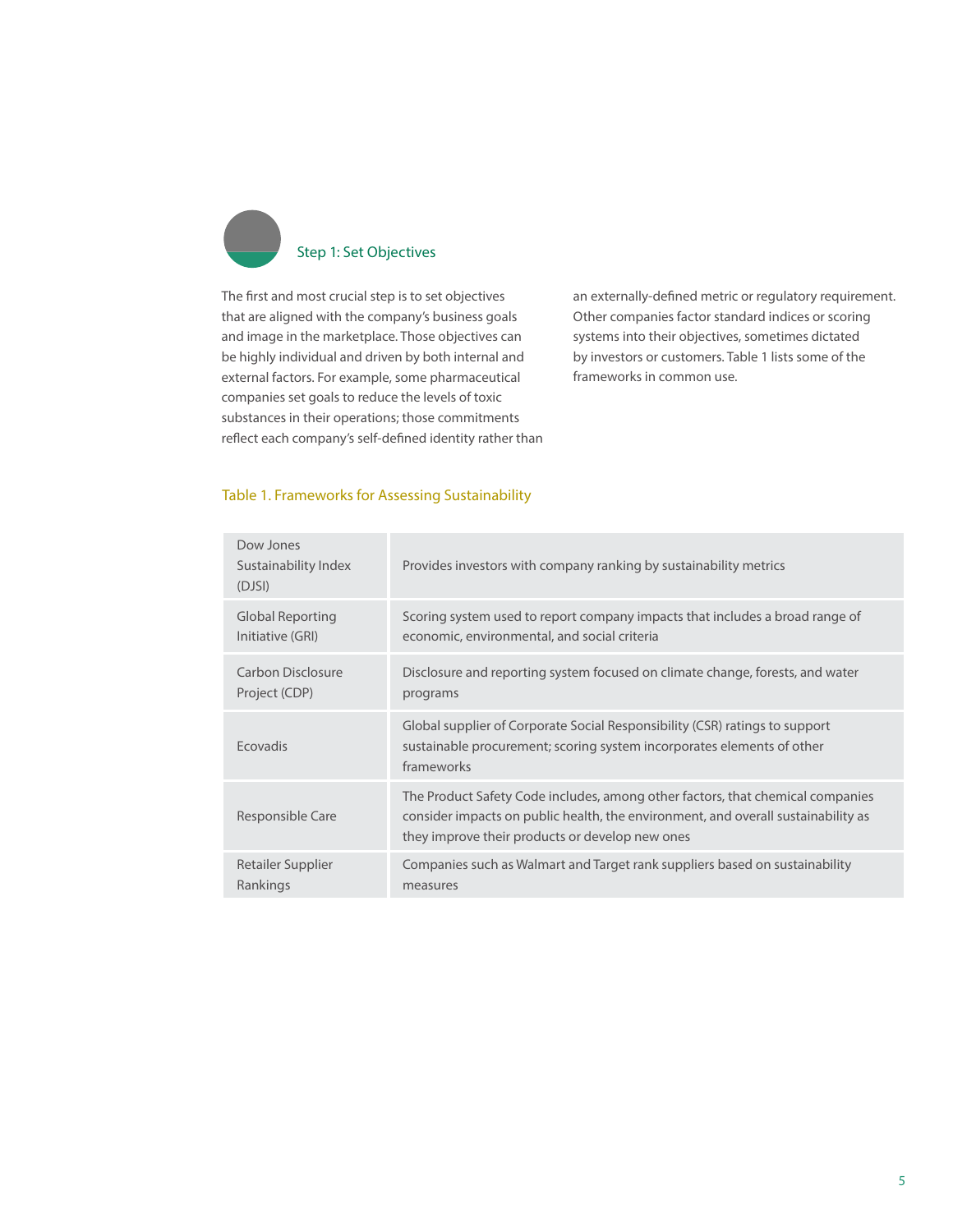

The second step is to design and test a sustainable chemistry program that can meet those objectives. Here, practicality must trump idealism. Practical considerations include:

Scale: Grand plans can collapse under their own weight. A more successful approach may be to define a limited focus for the sustainable chemistry program in line with the company's business strategy. Some choose to focus first on a product line that generates high interest or is crucial to the company's profits. Others work initially on building sustainable chemistry into new product development. Or a chemical sustainability program may be phased in over time, with implementation goals tied to target time periods. Focus in one area of a business can allow a team to test ideas and show initial successes that will build buzz and momentum.

Available data: Sustainable chemistry decisions require data. And those data – whether on resource usage, supplier formulations, waste generation, or myriad other factors – can be surprisingly difficult to collect and can vary widely in their precision and accuracy. Collecting and managing those data takes time and adds to program costs, which is a practical limitation on the design of a chemical sustainability program.

Measurable goals: How will the success of a program be measured: reduced production costs, increased framework scores, increased sales, or some other factors? Over what time period will the company achieve those gains? Setting measurable goals

with realistic timeframes enables the team driving the initiative to measure progress and optimize the program over time. Meaningful metrics can have a powerful effect on stakeholders' perceptions of a company's commitment and dispel any hint of greenwashing.

Available tools: Dozens of tools are available to identify "watch list" chemicals in products, screen for the hazard or risk of substitute chemicals, and measure or report various sustainable chemistry parameters. Each commercially-available tool has advantages and disadvantages. Some companies chose to design their own tools for implementing a sustainable chemistry program. When the customer or retailer does not specify the type of tool that must be used, the choice deserves careful thought to support the company's objectives and goals.

Reformulation challenges: Reformulating a product to incorporate more sustainable chemistry isn't always easy. It can require creative resourcing, new process designs, capital investment, and – particularly with respect to highly regulated fields such as food, drugs, and cosmetics – require lengthy regulatory approvals. While these challenges come into play during Step 3, Implementation, it is never too early to anticipate and seek to address reformulation challenges.

With these practical considerations sorted, a company can define its chemical sustainability program in a way that fits the program objectives and company operations. Pilot-testing the approach can help to resolve the practicalities of implementation. And, perhaps more important than those practical considerations, early engagement with internal decision makers and creative thinkers can help to build momentum toward the kind of commitment needed to drive a successful program.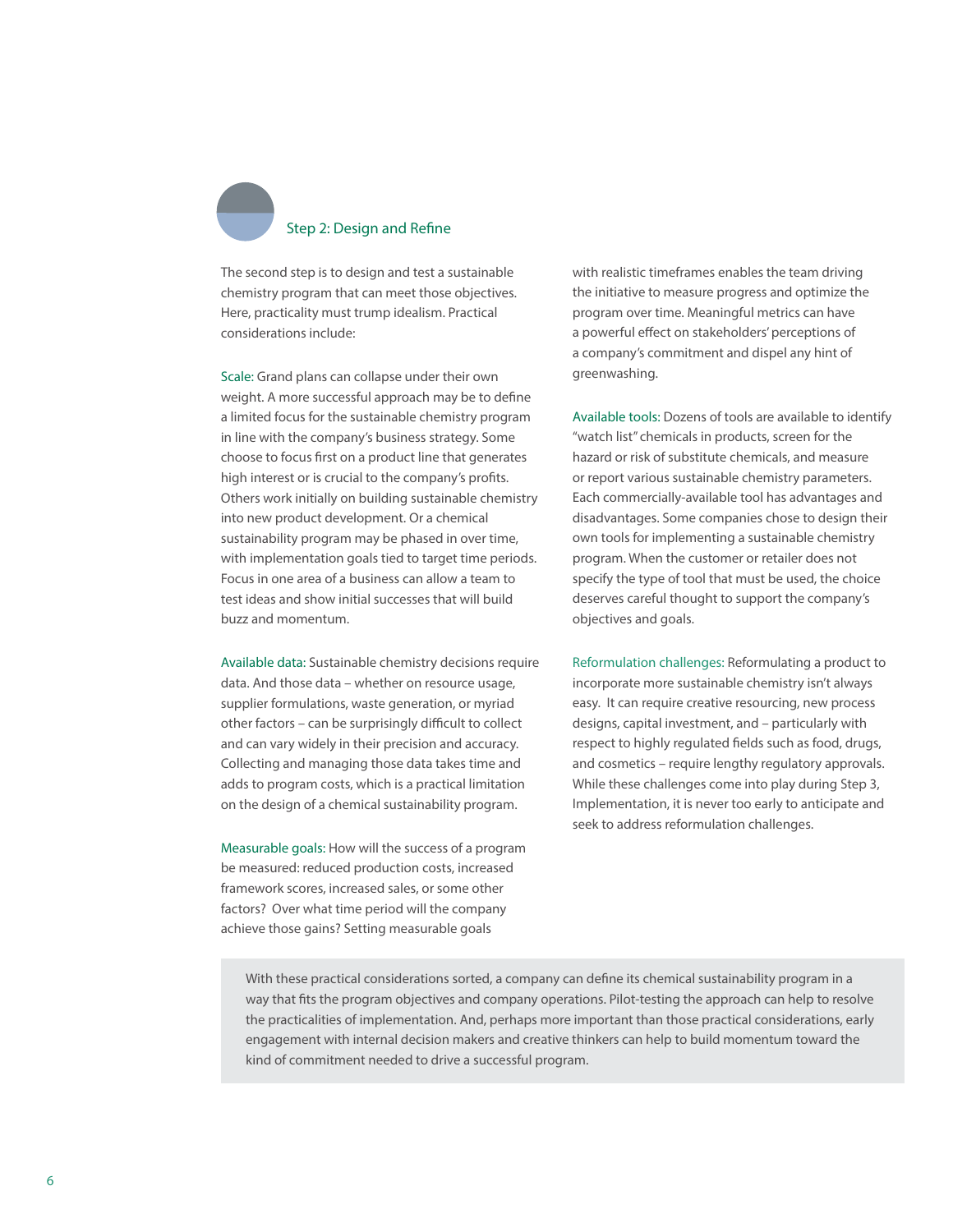

Implementing a chemical sustainability program requires commitment throughout an organization. ERM often works with multifunctional company teams that include representatives from Environmental Health and Safety, Product Stewardship / Regulatory Affairs, Purchasing, Customer Service, Marketing and Communications, Research and Development, Manufacturing / Operations, and Supply Chain Management. The number of people engaged in a sustainable chemistry initiative can multiply quickly for a multi-national company comprising many business units. At this point in the process, the success of the program depends not on environmental idealism or innovation so much as it does on human factors: communication, training, and a willingness to change, best supported by the visible commitment of senior management. Participation can build when stakeholders recognize the benefits: that sustainable chemistry can reduce production costs; reduce certain compliance costs; decrease some liabilities; and enhance product sales.



#### Step 4: Integrate into Brand Identity

As a sustainable chemistry program matures, it becomes part of the brand identity. That image doesn't form overnight and often requires a multifaceted communication strategy. It takes cold, hard numbers recorded in standardized scoring systems to quantify gains for retailers and investors; presentations at scientific conferences increase technical credibility for the initiative; relatable stories crafted by the Marketing and Communications team make achievements accessible to consumers. Taken together, and with a steady and perceptible corporate commitment to sustainable chemistry, these measures can help position a brand with shareholders, retailers, and key customers.

### Conclusion

Making sustainable chemistry a part of a successful business strategy requires a thoughtful approach and steady top-down commitment. The lack of universal frameworks for sustainability programs can make the thought of initiating a program daunting; however, this also allows for flexibility in tailoring the scope and scale of a sustainable chemistry program to a product line and its target markets. A program that is custom built step-bystep to meet company-specific objectives can have a substantial payoff. As part of a brand image, sustainable chemistry can appeal to customers and investors. Done well, a sustainable chemistry program can also position a company ahead of regulatory restrictions. Wise chemical substitution puts process and cost control in the hands of the company, in contrast to situations where a company must react quickly to a new regulatory ban. Real gains in sustainable chemistry – not just greenwashing – can position a brand for business success.